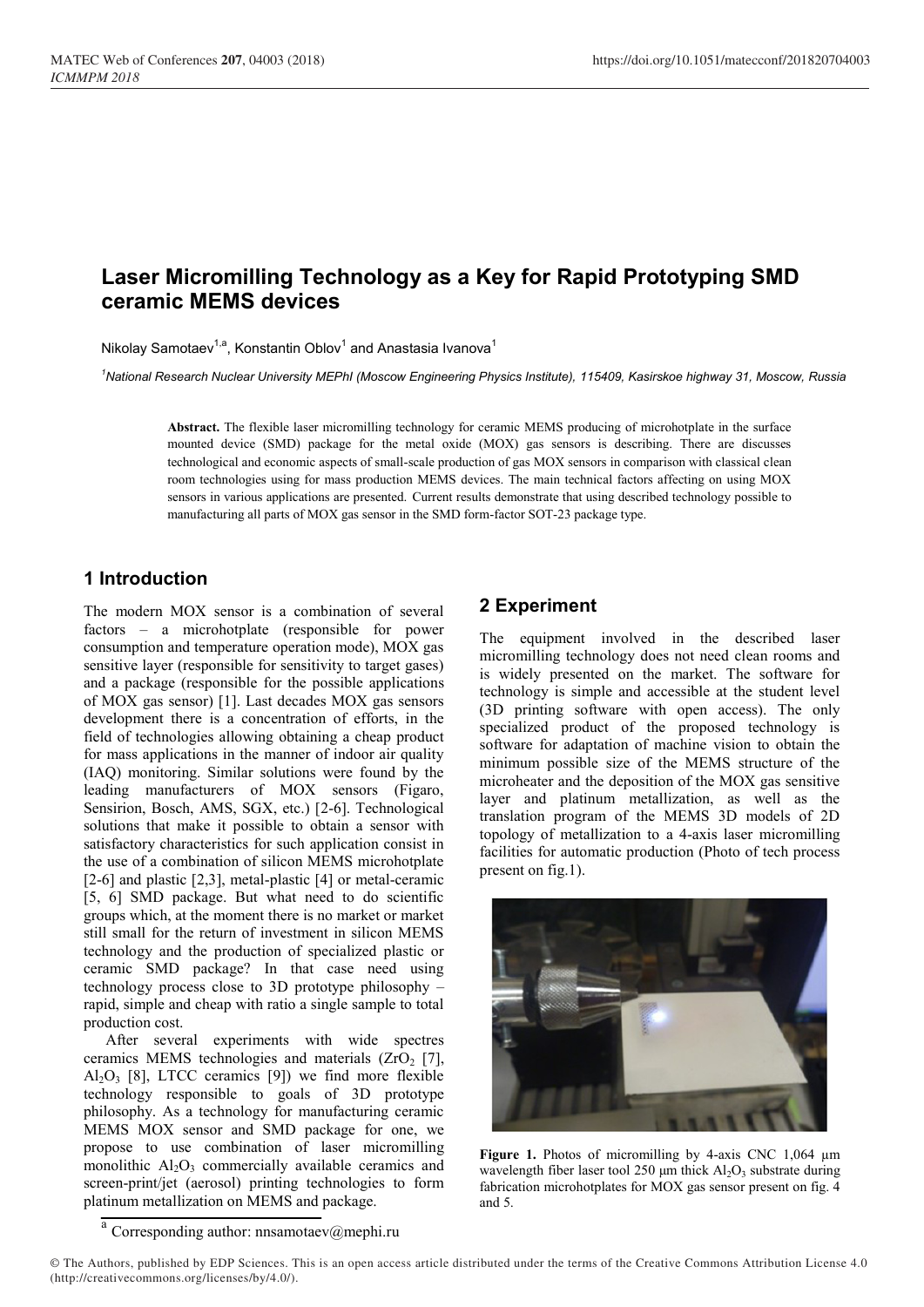Technological steps for our experimental works are follows:

- 3D modeling of MEMS microhotplate, top and bottom part of the package (Fig. 2a, 2b) in \*.stl format (Autodesk Inventor or SolidWorks program) and 2D modeling topology of MEMS metallization in \*.dxf format (AutoCAD program),

- Simulation of the MEMS microhotplate parameters in the COMSOL program for prediction approximate representations about the MOX sensor thermal characteristics (optional),



**Figure 2.** a) Bottom and b) Top view of 3D model of microhotplate and parts of SMD package as a task for laser micromilling. c) Scheme of metallization topology in 3D model. d) Scheme of assembling MEMS microhotplate in SMD package.

- Laser micromilling of monolithic ceramics on a 4-axis laser facility (Fig.1) by using 3D model of MEMS microhotplate, top and bottom part of the package (Fig 3),

- Deposition of platinum metallization using 2D model topology and technical annealing of metallization on MEMS according to specification on screen-print, jet or aerosol platinum materials (Fig. 2c),



**Figure 3.** Photos of bottom (left) and top (right) views on 250 μm thick  $Al_2O_3$  substrate with part of SOT-23 SMD package and microhotplate for MOX gas sensor after laser micromilling.

- Laser micromilling of metallization according 2D model (optional),

- Deposition and annealing of the MOX gas sensitive layer on the MEMS microhotplate,

- Assembling and conglutination by special glass single parts of sensor into a monolith package, like schematically represented for SOT-23 package on Fig. 2d.



**Figure 4.** Dimensions parts of SMD package measured by optic noncontact profilometer. Standard SOT-23 packages dimension is 1,6 x 2,8 x1,0 mm.

Using present approach, experiments were carried out to fabricate a MEMS microhotplate, whose track width was 30 μm and a thickness of 20 μm (see Fig. 5). The power consumption of MEMS microhotplate at 450°C was approximately 250 mW (350 mW at  $\approx 600^{\circ}$ C – "burning" platinum temperature, see Fig. 6). Current results gives the prospect that manufacture MOX sensor in the SMD SOT-23 package type (max dissipating power by form-factor of package is 350 mW [10]) for surface mounting in a tape is available by using described technology.



**Figure 5.** a) Bottom view of MEMS microhotpale after laser micromilling. Chip size 1,0 x 1,0 mm by border of internal frame. b) Top view of MEMS. Internal window size 0,3 x 0,3 mm. Central track width is 30 μm. c) Microheater track width 30 micron under cower Pt paste. d) Testing MEMS microhotplate under voltage load (pins). Hot area is  $\approx 600^{\circ}$ C.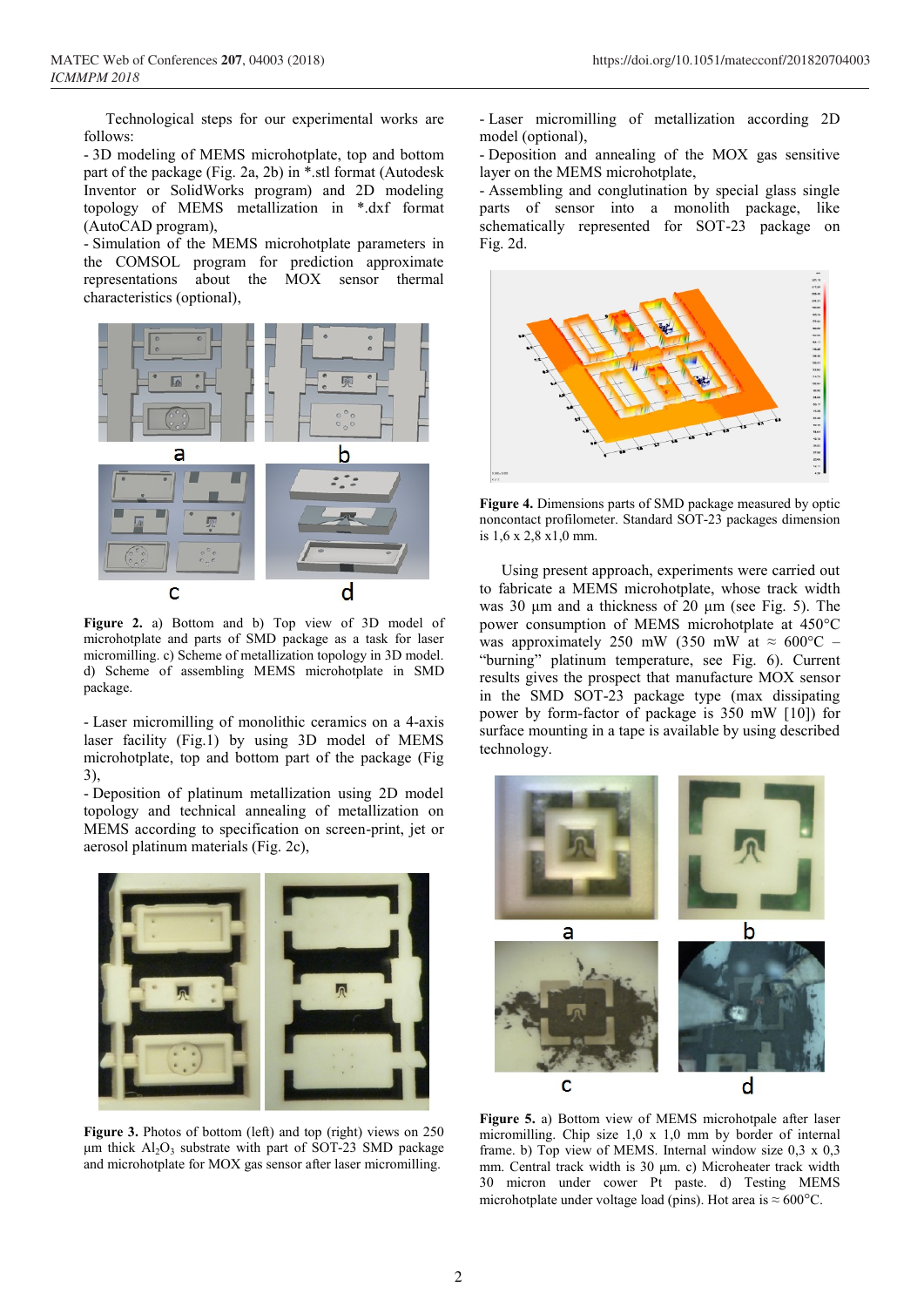

**Figure 6.** Power consumption of microhotplate fabricated by laser micromilling technology. Topology and SEM photo of MEMS microhotplate presents respectively on Fig. 7 and 8.

#### **3 Discussion**

Current experimental results gives prospects that manufacture MOX gas sensor in the SMD SOT-23 package type (max dissipating power by form-factor of package is 350 mW [10]) for surface mounting in a tape is available by using described above technology.



**Figure 7.** 3D model of MEMS microhotplate in \*.stl format (Print Screen in Autodesk Inventor CAD program).

To control the accuracy of MEMS manufacturing, a scanning electron microscope was applied. On Fig.7 present 3D model of MEMS microhotplate as a print screen in Autodesk Inventor CAD program and for comparisons on Fig.8 present photo of the same MEMS microhotplate immediately after laser micromilling. From Fig.8 ensue that laser micromilling gives geometric dimensions withstand relatively well, opposite the roughness is the parameter on which depend from thickness.

The quality of the final MEMS structure strongly depends on its surface roughness. The minimal roughness will make the MEMS structure more durable, as well as allow for more qualitative metallization deposition processes on the chip surface. To obtain a minimum surface roughness, it is required to use a material whose thickness does not exceed the height of the obtained structure in order to avoid ablation of the volume of the material only in order to reduce its thickness. However,

the cost of the final product depends heavily on the cost of the material, in our case, ceramic substrates  $Al_2O_3$ . The minimum cost have substrates with standard size. The standard sizes of the ceramic substrates being manufactured start at a thickness of 500 μm or higher, which, at a chip height of 250 μm, requires excess ablation of the material at a thickness of 250 μm. Operation of laser evaporation of excess material can be justified in the case of a high cost of manufacturing substrates of non-standard thickness and only in the case of a qualitatively selected laser micro-milling mode that does not lead to a strong increase in the surface roughness after removal of excess material thickness.



**Figure 8.** SEM photo MEMS microhotplate immediately after laser micromilling of 250 μm thick  $Al_2O_3$  substrate using 3D model of MEMS microheater in \*.stl format as a source CNCcode.

Laser radiation allows carrying out the process of  $Al_2O_3$  ceramics ablation to a depth of 0.5 to 10 $\mu$  in one pass. High radiation power and low speed of the laser beam accelerate the process of micro-milling, but lead to a higher surface roughness, the values of which can be more than 50 μm. Roughness is formed due to the fact that the intensity of laser radiation has a Gaussian distribution, which requires a very accurate selection of the laser beam overlapping region, when the entire material is engraved. On average, the surface roughness is 50 percent of the ablation depth per one pass of the laser beam. The minimum roughness was obtained by evaporation of the material in one pass at 1 μ and amounted to 2.3 μ.

The laser micro-milling process is a complex multifactor physical process, whose behaviour, depending on the type of material being processed, has a different character, which requires an empirical selection of the optimal surface treatment regime. Acceleration of the debugging process can be achieved by integrating the measuring equipment, able to produce a visual analysis of the surface obtained. After the ablation of each layer of material, such integration allows to analyze the resulting surface and correct the laser radiation regime by adjusting the radiation parameters or introducing additional cleaning passages aimed only at the surface roughness reducing. Suchlike machine learning is the task for